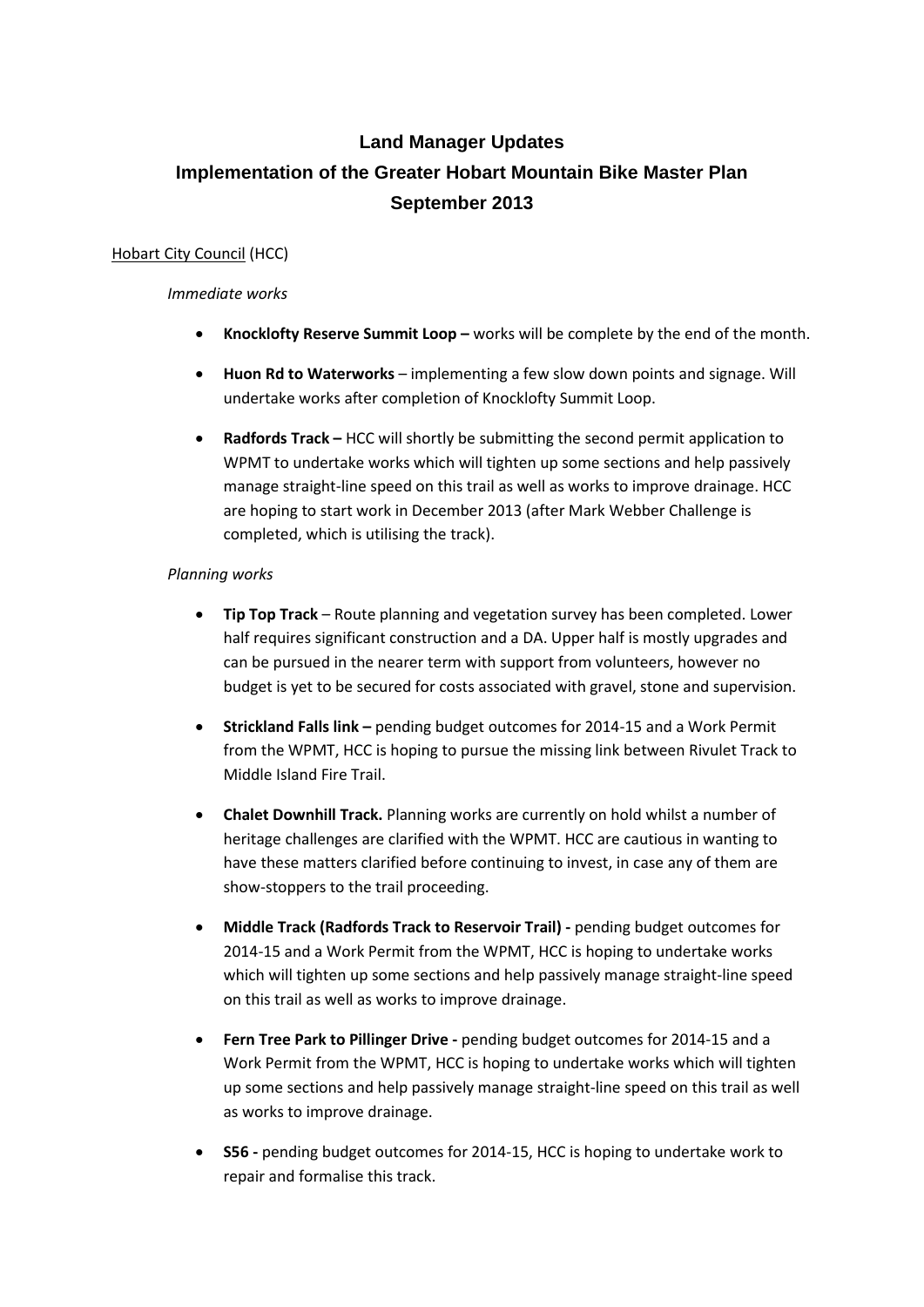## Kingborough Council (KC)

- Council was not able to secure Council funding in the next capital works budget for further stage 2 works at the **Mountain Bike Park**. There have been minor signage changes at the park including the installation of a 'main' park sign which identifies all of the features , their difficulty, length etc
- Council was unsuccessful in a recent application for funding for the Regional Trail (**D'entrecasteaux Trail** – Hobart to Dover) through the Forestry Industry agreement.
- Council has (with the help of Great Rides Funding) had a market demand and social economic impact assessment completed by TRC Tourism for the Regional Trail (**D'entrecasteaux Trail** – Hobart to Dover).

# Clarence City Council (CCC)

#### *Immediate works*

- **Tangara Trail**. Focus is on continuing the signage works for the Tangara Trail. Signage in the Acton section of the trail is almost complete and feedback has been positive. Mortimer Bay car park has recently been upgraded.
- **Meehan Range**  a Management Statement is currently being undertaken by PWS to formalise mountain bike usage in the Meehan. Currently MTB riding is not technically a "permitted activity" in the reserve, even though it has been informally allowed. The management statement will incorporate all recreational uses of the Meehan Range.
- **Clarence MTB Park**  council is in the process of gaining a license to take over management of the park from PWS.

#### *Planning works*

- **Tangara Trail.** Investigating the possibility of extending the southern end of the Mortimer Bay track.
- **Meehan Range –** preliminary investigations into planning a long distance cross country route that links the reserves.

# Glenorchy City Council (GCC)

#### *Immediate works*

• **Glenorchy MTB Park – maps and signage–** in the process of developing a detailed trail map and signage plan for the park. The maps will be undertaken by a consultant and be isometric to show terrain etc. (in the style of a 3D ski-map). This will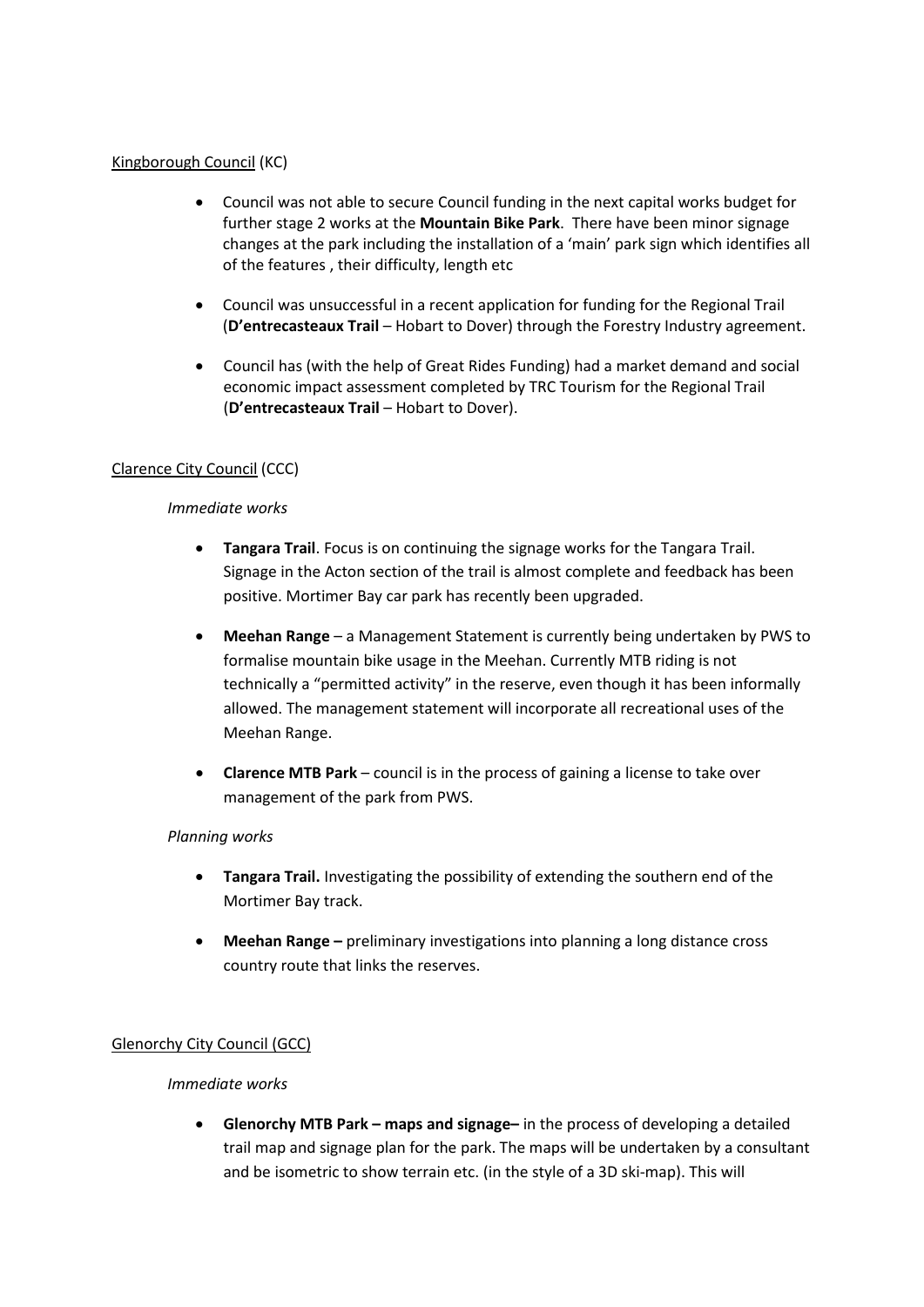incorporate the promotion of three suggested riding loops – beginner, intermediate and challenger. This work will be undertaken over the next 2 months. The maps will also be available electronically.

- **GMBP – entrance**. Also investigating options to improve the entrance to the bike park and Wellington Park at Tolosa. The Tolosa Park Master Plan under development may recommend alterations.
- **GMBP – reference group.** GCC is looking to establish a broad reference group to provide input, feedback and support to the management of the park. Interested people can leave their details with Hannah - [HSadler@gcc.tas.gov.au](mailto:HSadler@gcc.tas.gov.au)

#### Parks and Wildlife Service (PWS)

## *Immediate works*

• **Meehan Range** – see Clarence Council section for update on Management Statement for Meehan Range Nature Recreation Area; and planning works for extended cross country route.

## Wellington Park Management Trust (WPMT)

#### *Planning works*

- **West Wellington Multi Day Track** TRC Tourism has submitted a draft report and is working with the steering committee to finalise over the coming month. Mountain biking continues to be recognised as a key market for the proposed route(s).
- **Wellington Park Management Plan**  independent review of public submissions and WPMT response being undertaken.
- **HCC Works Permit request to convert a number of tracks in Wellington Park to multi-use.** As was reported previously, a works permit request submitted by HCC to WPMT to convert several tracks to multi-use was rejected by WPMT until it has undertaken a social values study of these tracks.

These trails include**: Lower Radfords** (Radfords Track to Bracken Lane Fire Trail connection), **Middle Track** (between Reservoir Trail and Radfords Track) and the unnamed track that runs behind houses from **Bracken Lane to Fern Tree Park**. These were chosen as the first to request as they were seen as "easy win" projects unlikely to cause issues. HCC completed a risk assessment and design details for managing speed and multi-use on the trails that was included in the request.

WPMT have since confirmed that they are unable to commence a social values study and are still not able to provide a timeframe for when this might occur. WPMT also indicated the social values study would need to be undertaken for all tracks in the